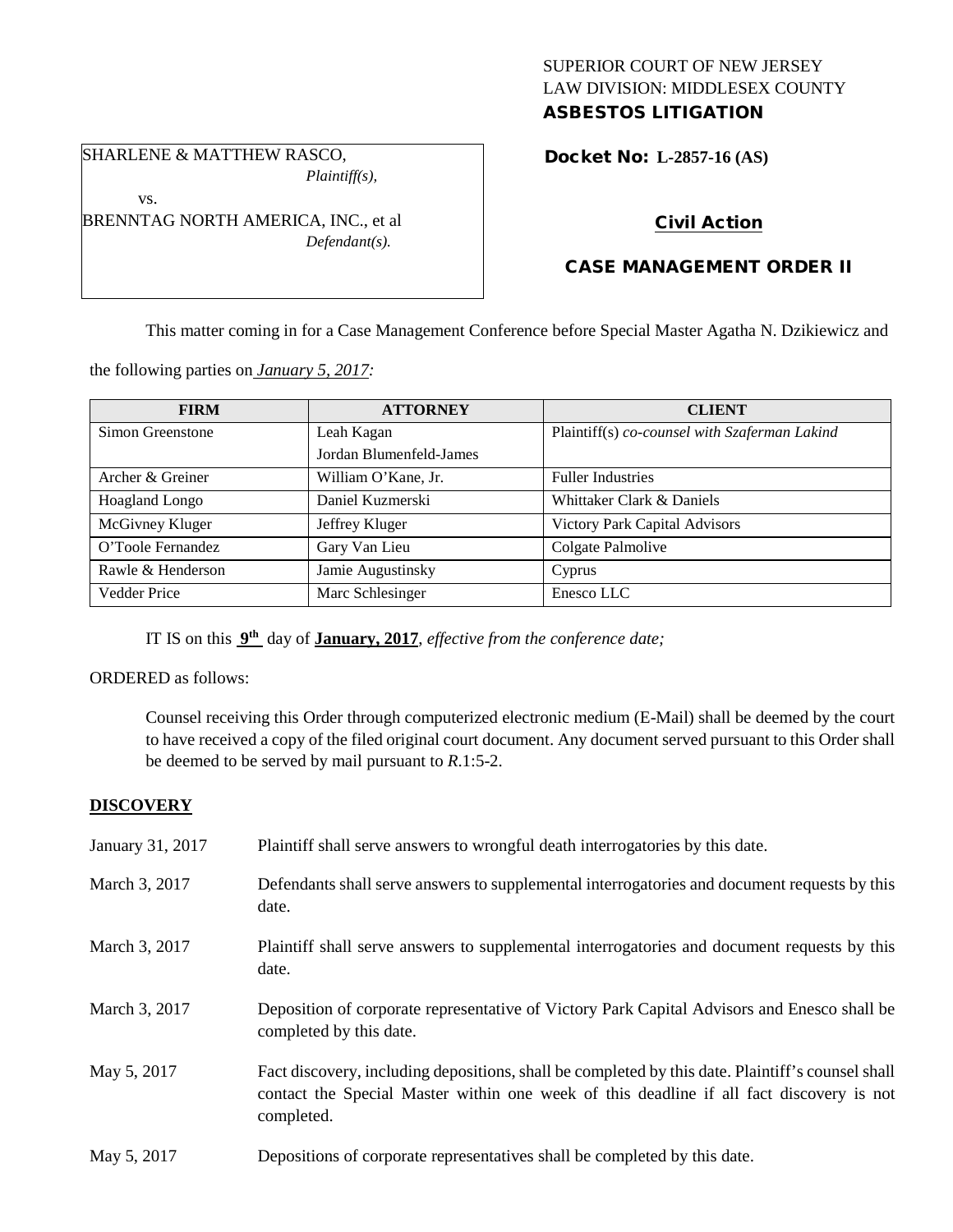#### **EARLY SETTLEMENT**

May 26, 2017 Settlement demands shall be served on all counsel and the Special Master by this date.

#### **SUMMARY JUDGMENT MOTION PRACTICE**

| May 26, 2017 | Plaintiff's counsel shall advise, in writing, of intent not to oppose motions by this date. |
|--------------|---------------------------------------------------------------------------------------------|
| June 9, 2017 | Summary judgment motions shall be filed no later than this date.                            |
| July 7, 2017 | Last return date for summary judgment motions.                                              |

### **MEDICAL DEFENSE**

| March 3, 2017     | Plaintiff shall serve executed medical authorizations by this date.                                                                                                                                                                                      |
|-------------------|----------------------------------------------------------------------------------------------------------------------------------------------------------------------------------------------------------------------------------------------------------|
| May 5, 2017       | Plaintiff shall serve medical expert reports by this date.                                                                                                                                                                                               |
| May 5, 2017       | Upon request by defense counsel, plaintiff is to arrange for the transfer of pathology specimens<br>and x-rays, if any, by this date.                                                                                                                    |
| September 1, 2017 | Defendants shall identify its medical experts and serve medical reports, if any, by this date. In<br>addition, defendants shall notify plaintiff's counsel (as well as all counsel of record) of a<br>joinder in an expert medical defense by this date. |

#### **LIABILITY EXPERT REPORTS**

| July 7, 2017 | Plaintiff shall identify its liability experts and serve liability expert reports or a certified expert |
|--------------|---------------------------------------------------------------------------------------------------------|
|              | statement by this date or waive any opportunity to rely on liability expert testimony.                  |

September 1, 2017 Defendants shall identify its liability experts and serve liability expert reports, if any, by this date or waive any opportunity to rely on liability expert testimony.

#### **ECONOMIST EXPERT REPORTS**

| July 7, 2017 | Plaintiff shall identify its expert economists and serve expert economist report(s), if any, by |
|--------------|-------------------------------------------------------------------------------------------------|
|              | this date or waive any opportunity to rely on economic expert testimony.                        |

September 1, 2017 Defendants shall identify its expert economists and serve expert economist report(s), if any, by this date or waive any opportunity to rely on economic expert testimony.

#### **EXPERT DEPOSITIONS**

September 29, 2017 Expert depositions shall be completed by this date. To the extent that plaintiff and defendant generic experts have been deposed before, the parties seeking that deposition in this case must file an application before the Special Master and demonstrate the necessity for that deposition. To the extent possible, documents requested in a deposition notice directed to an expert shall be produced three days in advance of the expert deposition. The expert shall not be required to produce documents that are readily accessible in the public domain.

\_\_\_\_\_\_\_\_\_\_\_\_\_\_\_\_\_\_\_\_\_\_\_\_\_\_\_\_\_\_\_\_\_\_\_\_\_\_\_\_\_\_\_\_\_\_\_\_\_\_\_\_\_\_\_\_\_\_\_\_\_\_\_\_\_\_\_\_\_\_\_\_\_\_\_\_\_\_\_\_\_\_\_\_\_\_\_\_\_\_\_\_\_\_\_\_\_\_\_\_\_\_\_\_\_\_\_\_\_\_